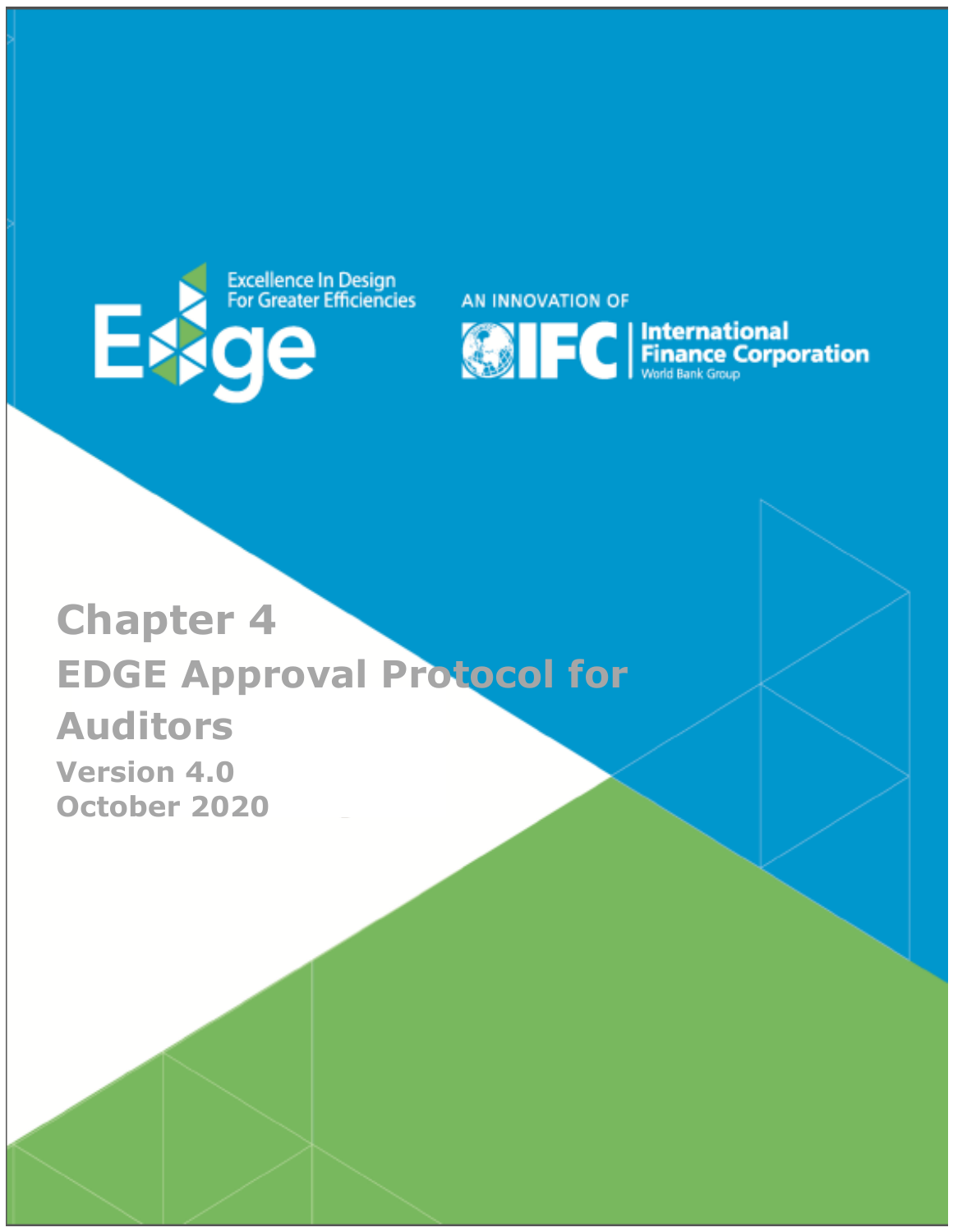Copyright © 2015 International Finance Corporation. All rights reserved.

The material in this publication is copyrighted by International Finance Corporation ("IFC"). IFC encourages the dissemination of the content for non-commercial purposes. Content from this publication may be used freely without prior permission, provided that clear attribution is given to IFC, IFC's copyright notice is reproduced on any copies, and that content is not used for commercial purposes.

## **Disclaimer**

**This document is not a legally binding document** unless all or part of it is incorporated into or made a part of a separate legally binding agreement between IFC and a counterparty.

No advisory, fiduciary or other relationship is created between IFC and any person or organization accessing or otherwise using any of this document. IFC (and any of its respective directors, officers, agents, contractors, interns, suppliers and employees) will not be liable for any damages, losses or causes of action of any nature arising from any use of this document or the provision of this document.

Any reference to Partners or Partnerships in this document is strictly for the purposes of description and does not establish or prejudice the type of relationship which IFC may choose to enter with a third party. The precise nature of the relationship between IFC and a third party in the context of the EDGE Certification Program will be set forth in a separate legally binding agreement.

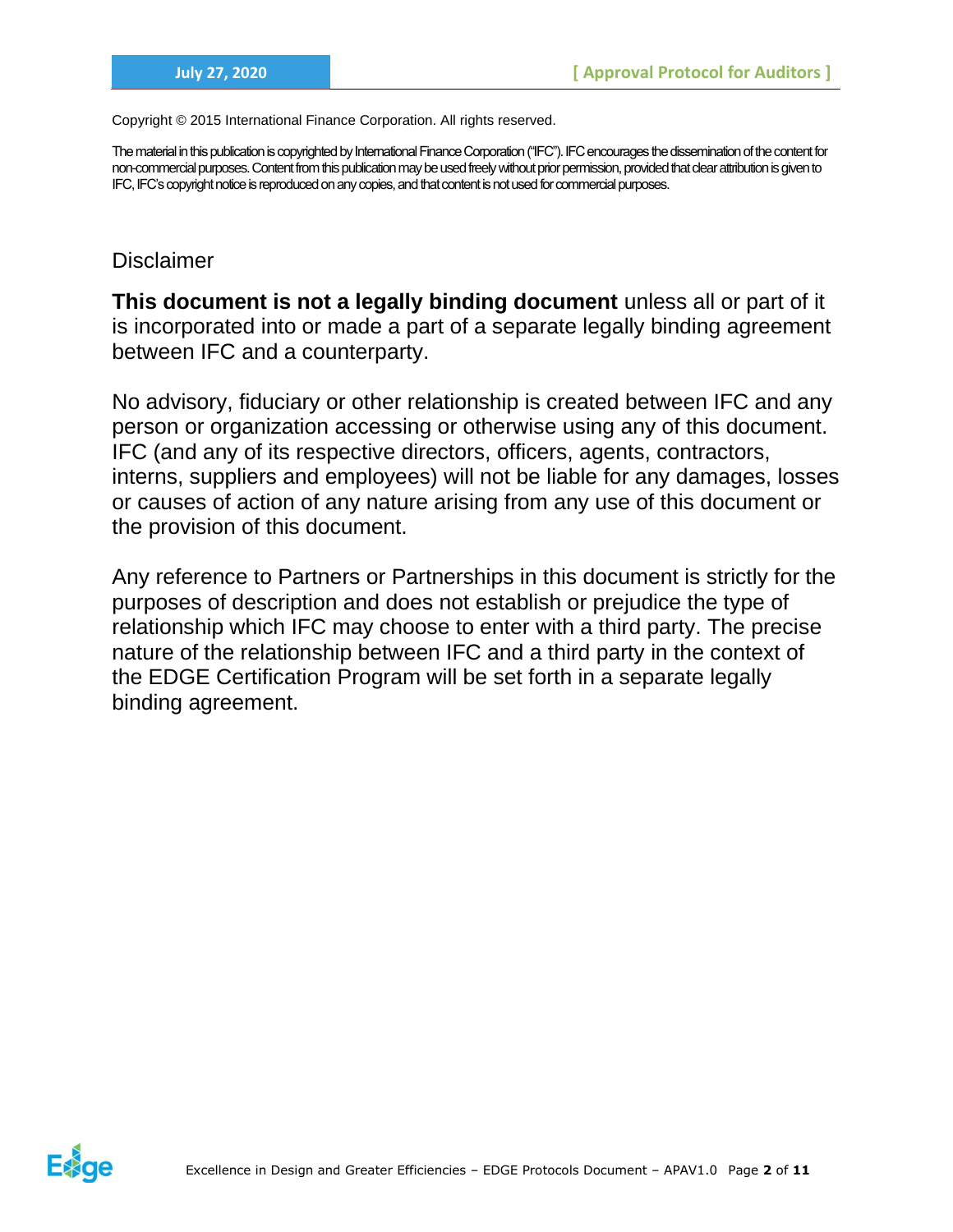# **Contents**

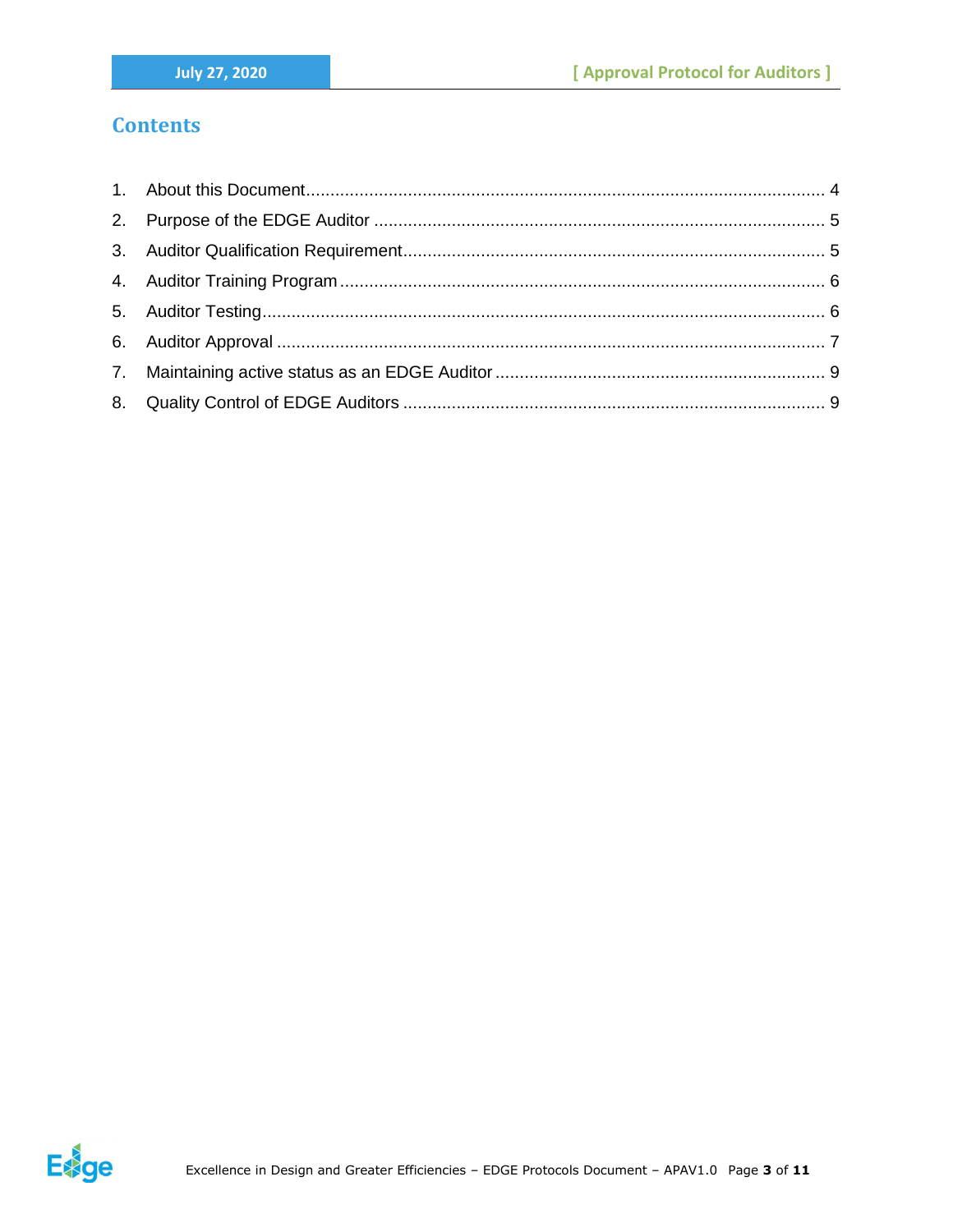## <span id="page-3-0"></span>**1. About this Document**

### **1.1. Scope of this document**

This document, the *Chapter 4 EDGE Approval Protocol for Auditors*, is designed to set out the process which individuals must follow to become an approved EDGE Auditor, including training, examination, interim approval and final approval, requirements for maintaining active status as an EDGE Auditor, and how quality assurance is undertaken by Partners.



**Figure 1** Components of the Approval Protocol for Auditors

#### **1.2. Organization of the EDGE Protocols**

The *Chapter 1 EDGE Governance Structure Overview* document provides a comprehensive overview of the whole EDGE Protocols, and therefore should be read first.

This document should be read in conjunction with the *Chapter 5 EDGE Certification Protocol,* since the primary responsibility of the EDGE Auditors is to undertake Design and Site Audits and make Recommendations as per the requirements it sets out. Depending on the type of market which the EDGE Certification Program is planned, this document should also be read in conjunction with either the *Chapter 2 EDGE Approval Protocol for Local Partners* (where a market transformation strategy is being implemented in a priority market with a Local Partner at the helm) or the *Chapter 3 EDGE Approval Protocol for Global Partners* (where a Global Partner provides auditing and certification services in response to Client demand, across multiple geographies). These documents are important to understand the role that the Partners have in training and approving Auditors, and undertaking quality control.

Readers are encouraged to refer to the *EDGE Glossary* to help them understand the key terms which define the EDGE Protocols, which are identified in the text through capitalized nouns (e.g., Local Market).

It is also important that parties involved in the delivery of the EDGE Protocols understand the process for periodically updating the EDGE Protocol documents, and their responsibilities with respect to implementing such changes. This is set out in the *Chapter 7 EDGE Update Protocol*.

This *Chapter 4 Approval Protocol for Auditors* document, along with the remainder of the EDGE Protocols, is designed to set the norm for the EDGE Protocols, and therefore sets out detailed requirements to ensure that the EDGE Protocols are implemented consistently around the world. The EDGE Protocols are the base reference and underpin all EDGE training material and guidance documents. Should there be any conflict between the EDGE Protocols and the supporting training and guidance materials produced, the EDGE Protocols shall take precedence.

#### **1.3. Roles and Responsibilities**

The operation of the EDGE Certification Programs in Local Markets is contingent on a number of organizations working together to maintain the system and deliver services to Clients. The roles and responsibilities of these organizations, and their interrelationship is provided in the overview in *Chapter 1 EDGE Governance Structure Overview*, and detailed through the remaining EDGE Protocol documents.

The *Chapter 4 EDGE Approval Protocol for Auditors* applies to all situations where a potential Client is seeking EDGE Certification, irrespective of whether the EDGE Certification Program is being operated in the Local Market by a Local Partner or a Global Partner.

In order to be approved as an EDGE Auditor, in the preparation stage an individual must first apply to the Partner in the Local Market (either a Local Partner or a Global Partner), demonstrating that they have the appropriate educational

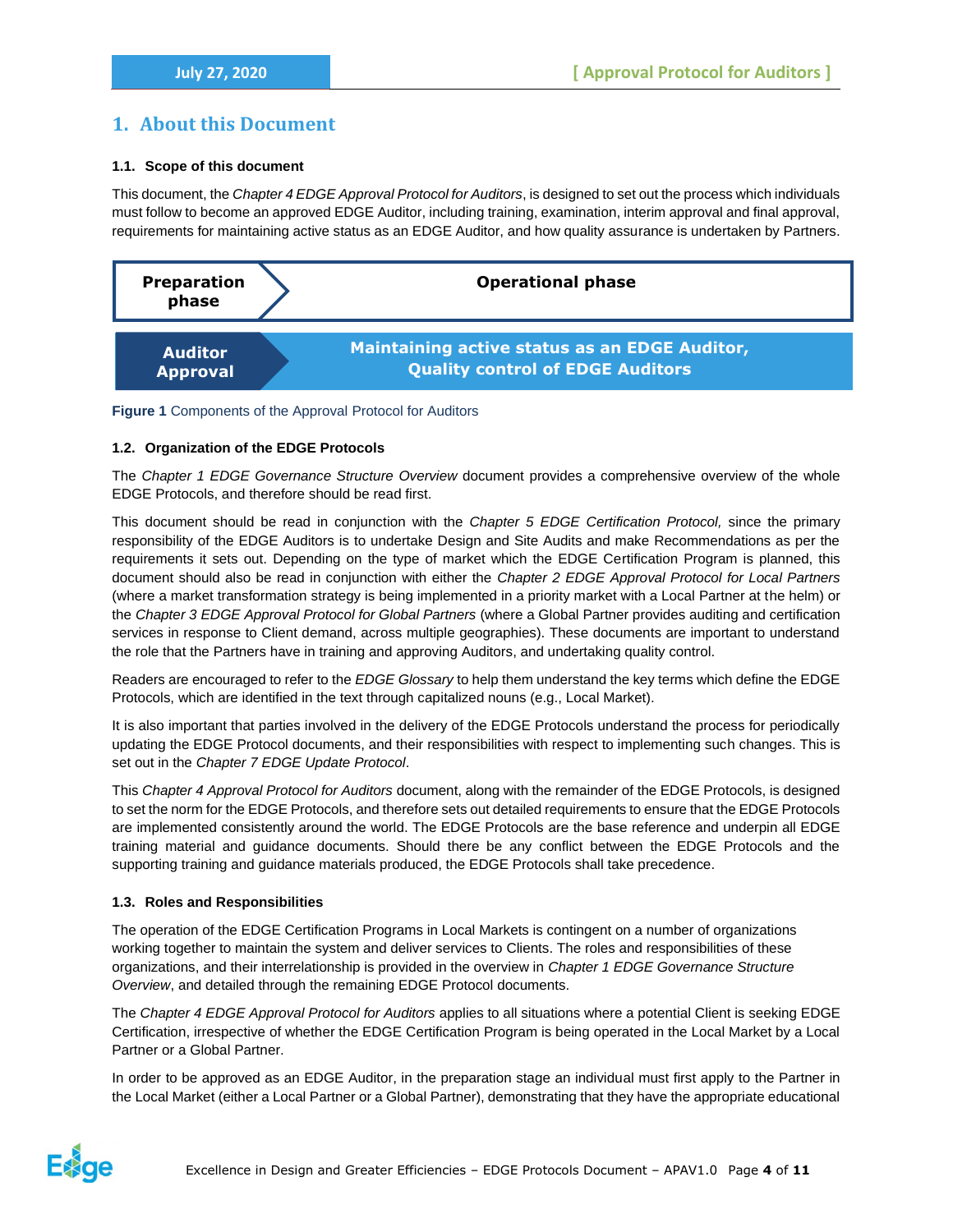qualifications or industry experience. Providing they meet these requirements, the applicant must take the EDGE Auditor training, and pass a written exam testing their competency and understanding of the application of the EDGE Protocols, including a detailed understanding of the EDGE Standard. Once they have passed the EDGE Exam, they are able to work as an EDGE Auditor, however, they are only granted interim approval until they have submitted their first Recommendation for EDGE Certification, which will be subject to detailed review by the Partner.

The requirements for how EDGE Auditors undertake audits are set out in a separate document, the *Chapter 5 EDGE Certification Protocol*.

In order to maintain approved status, EDGE Auditors have to do at least one audit every two years, or alternatively retake the EDGE Exam or attend a refresher training.

Quality control of the auditing is undertaken by the Partner operating in the Local Market, which must audit a sample of their active EDGE Auditors every year. The scope of the audit shall initially cover one building project per sample EDGE Auditor, but may be expanded to cover more building projects, or in the case of a sample firm, more EDGE Auditors in the firm. If the EDGE Auditor is found not to be implementing the EDGE Protocols requirements properly, they will normally be given an opportunity to address the issues. Failure to do so may result in their approved status being withdrawn.

# <span id="page-4-0"></span>**2. Purpose of the EDGE Auditor**

- 2.1. The purpose of the EDGE Auditor is to determine by investigation, examination, and evaluation of objective evidence whether the EDGE Measures chosen to achieve the EDGE Standard by an EDGE Client have been implemented.
- 2.2. The scope of the EDGE Auditor's work includes Design Audits and Site Audits of building projects, and making Recommendations for conformance with the EDGE Standard at EDGE or EDGE Advanced level projects to the relevant Partner i.e., a Local Partner or Global Partner. The scope of EDGE Auditor's does not cover Zero Carbon projects.
- 2.3. The scope of the EDGE Auditor's responsibilities do not include issuing Preliminary Certificates or EDGE Certificates, however, this does not preclude an organization from providing staff to undertake the role of the EDGE Auditor and the Partner with authority to issue Certificates, provided adequate ethical barriers are in place to prevent Conflicts of Interest.
- 2.4. EDGE Auditors cannot provide training and consultancy to EDGE Clients related to a project that they are auditing except as provided for in section 8.4.

# <span id="page-4-1"></span>**3. Auditor Qualification Requirements**

- 3.1. A potential EDGE Auditor shall make an application for approval to the relevant Partner<sup>1</sup> (i.e., Local Partner or Global Partner).
- 3.1.1. Where a firm intends to put forward multiple employees as potential EDGE Auditors, they may do so on behalf of their employees, providing evidence of pre-qualification for each candidate.
- 3.1.2. The individual making an application for approval as a potential EDGE Auditor must not have other roles and responsibilities within the operation of the EDGE Certification System in the Local Market, and must be independent from the individuals within the Local Partner who are responsible for the oversight of EDGE Auditors and issuing EDGE Certification decisions.

<sup>&</sup>lt;sup>1</sup> Information about which Partner is operating in a Local Market can be found a[t www.ifc.org/edge.](http://www.ifc.org/edge)

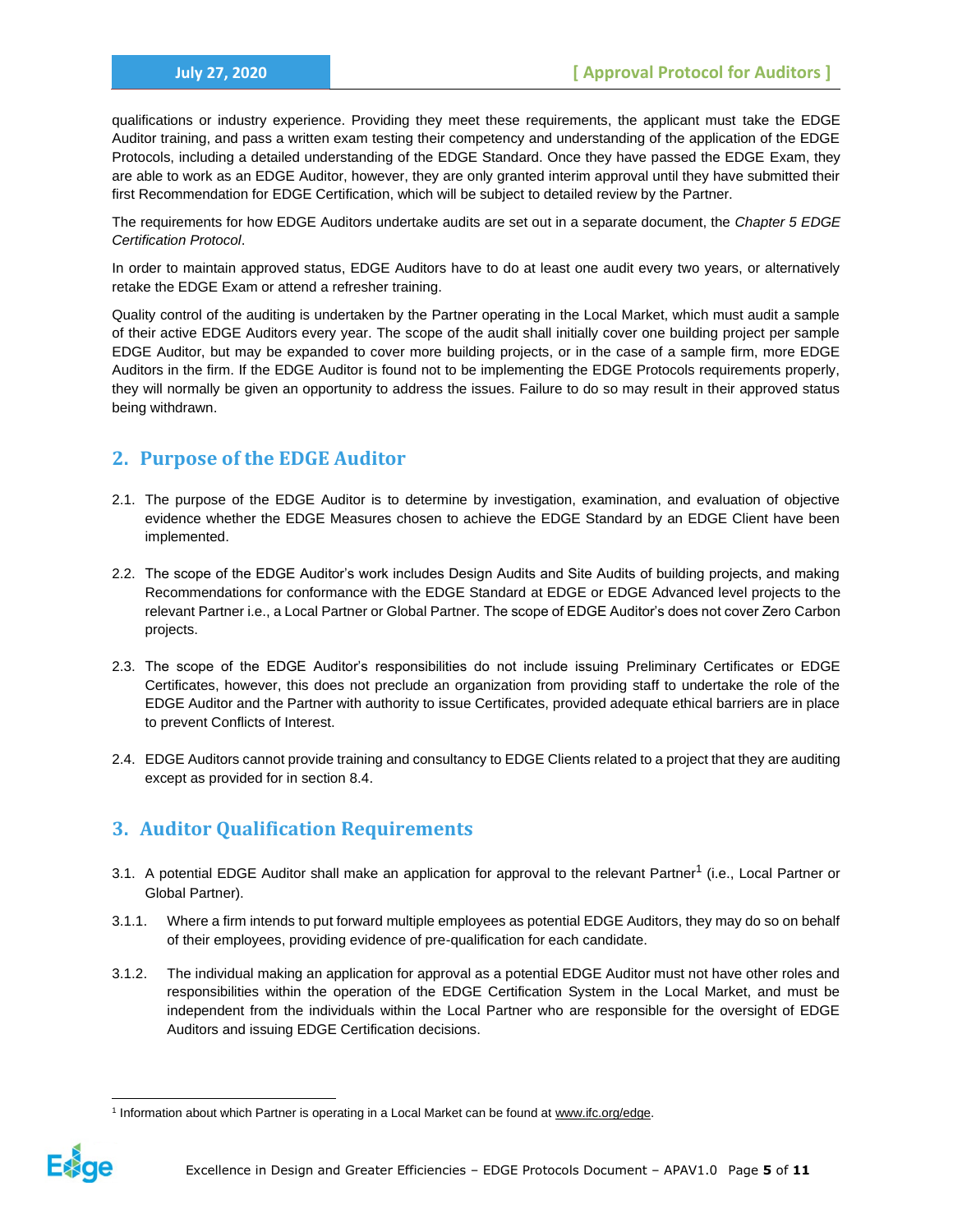- 3.2. The applicant shall demonstrate that they have the qualifications set forth in *Chapter 8, Section 3, EDGE Expert Qualifications*.
- 3.3. The applicant shall provide evidence of their qualification(s). The following is a list of documentary evidence that can be used:
	- i) Certificates of higher education qualification;
	- ii) Membership in professional organization and the associated code of conduct;
	- iii) Up to date curriculum vitae, signed by the applicant;
	- iv) Records of relevant projects;
	- v) Alternative evidence, which will be considered on a case by case basis.
- 3.4. EDGE Partners may have additional requirements, provided these are pre-approved in writing by the EO&M team.

# <span id="page-5-0"></span>**4. EDGE Auditor Training Program**

- 4.1. An applicant for the position of EDGE Auditor should first achieve EDGE Expert status (*see Chapter 8*).
- 4.2. The EO&M Team shall develop and from time to time update globally applicable training materials and provide these to Partners. All provided training materials shall be returned to IFC at IFC's request.
- 4.3. Where there is a Local Partner, they shall deliver the EDGE Auditor training program, or where agreed with the EO&M Team and the Local Partner, a third party partner may conduct the training program. Where there is a Global Partner, the EO&M Team may directly deliver training to Global Partners and their EDGE Auditor trainers, or nominate a third party to do so.
- 4.3.1. Training materials shall be adapted for the Local Market by the Local Partner, including translation into the appropriate language and adapting the procedural details to the local business environment.
- 4.3.2. The EDGE Auditor training may be delivered through a variety of platforms, including classroom instruction, written materials, web-based training and other information and communications technology methods, as approved by the EO&M Team.
- 4.3.3. The EDGE Auditor training program delivered by any Partner must be approved by the EO&M Team.
- 4.3.4. The Partner or their third party certification provider may set the fee for participating in the EDGE Auditor training.
- 4.3.5. The Partner or their third party certification provider shall pay the IFC a portion of the revenues generated from the EDGE Auditor training, as set out in the legal agreement with IFC.
- 4.3.6. The EDGE Auditor training may also be made available to individuals who do not intend to pursue EDGE Auditor approval, such as EDGE Clients or other Interested Parties.
- 4.4. The scope of the training program shall at a minimum include a detailed understanding of the EDGE Certification Process.
- 4.5. Records of attendance shall be kept for all training components, whether delivered face-to-face or using other media. Such records will include attendee feedback, including an overall rating of the quality of the training on a scale of 1 (poor) to 5 (excellent).

# <span id="page-5-1"></span>**5. Auditor Testing**

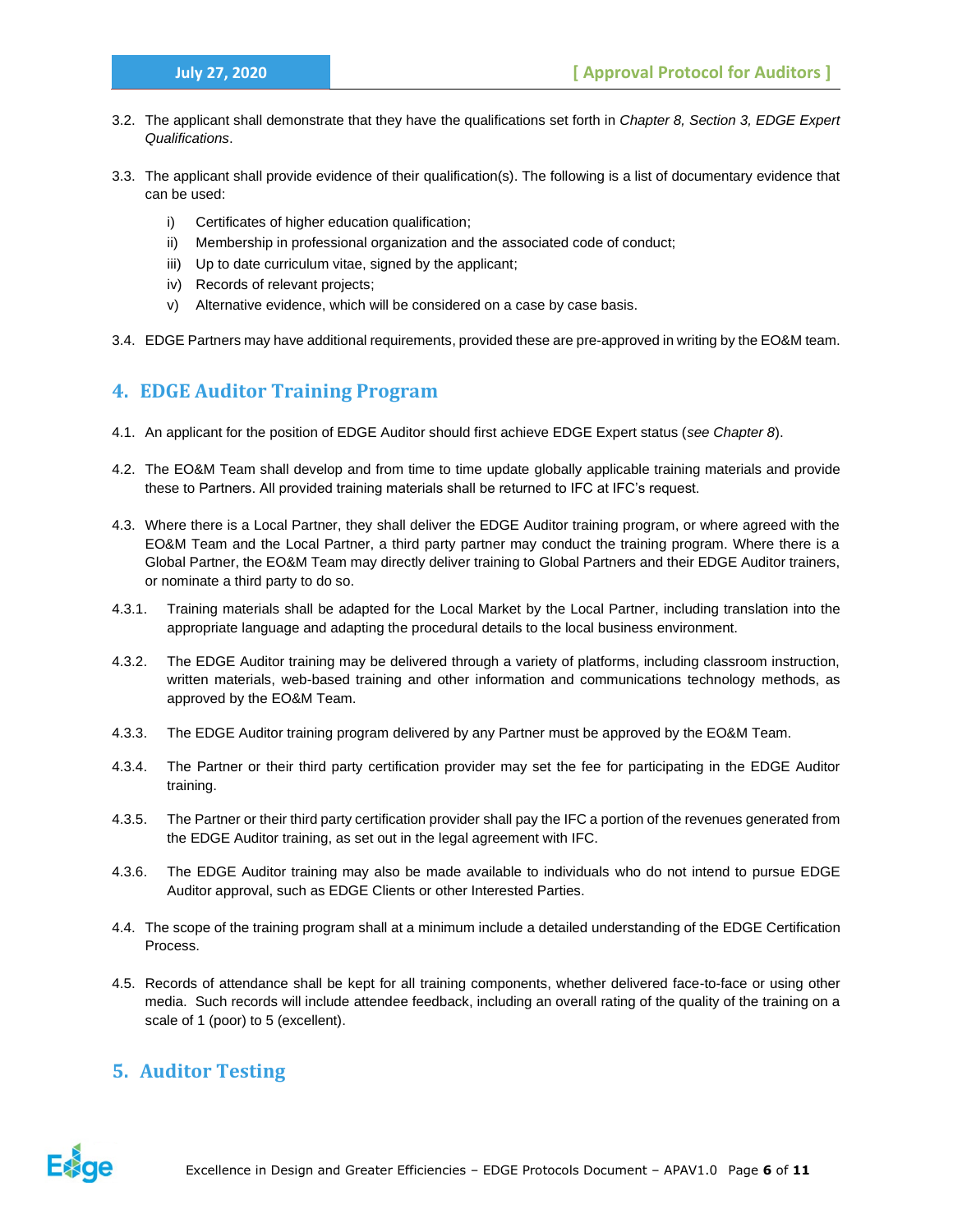- 5.1. All applicants must sit and pass the written EDGE Exam testing their competency and understanding of the application of the EDGE Standard.
- 5.2. If the applicant is an EDGE Expert who has already passed the EDGE Exam there is no need to take the EDGE Exam again.
- 5.3. For more details on the EDGE Exam, refer to *Chapter 8, Section 5, The EDGE Exam.*

# <span id="page-6-0"></span>**6. Auditor Approval**

- 6.1. If the applicant meets the qualification requirements and passes the EDGE Exam, they shall be recommended for interim approval as an EDGE Auditor once they have signed a legal agreement with a Partner.
- 6.2. The legal agreement shall include the elements laid out below and any other EDGE Auditor requirements as set out in this *Chapter 4 EDGE Approval Protocol for Auditors*, and the *Chapter 5 EDGE Certification Protocol*:
	- 6.2.1. The Partners role in Auditor management includes: screening; training; signing a contract; performance monitoring; audits; empowering auditors as an EDGE business development force;
	- 6.2.2. Auditor and Partner represent that they have no conflict of interest, including due to business, family or personal ties, or due to any other reason in entering into the agreement;
	- 6.2.3. Auditor represents that they have passed the Auditor exam;
	- 6.2.4. Statement of what Auditor has to do to attain interim and then later full approval from the Partner and then what the Auditor has to do to remain "Active" in terms of training and/or EDGE audits.
	- 6.2.5. Auditor commits to:
		- 6.2.5.1. Compliance with national or international safety codes, whichever is more stringent, when visiting sites;
		- 6.2.5.2. Ethical behavior
		- 6.2.5.3. Maintenance of records of all EDGE submissions for five years
		- 6.2.5.4. Share concerns of Auditors and Clients to provide a feedback loop to improve EDGE
		- 6.2.5.5. Compliance with governance documents, in particular: commitment to high professional standards; prompt response to Clients and to Partners; avoidance of conflict of interest (e.g. Auditor to seek approval from Certifier if they wish to have any role in a project beyond providing audits); making files, staff and Client contact information available for Partner / IFC to conduct audits from time to time; use of EDGE brand and marketing materials in line with the EDGE Partnership Guidelines for Branding and Media (EDGE Branding and Media Guidelines); reporting instances of use of EDGE brand by a Client contrary to the guidelines laid out in the EDGE Brand Assets Document [\(https://www.edgebuildings.com/contact-us/brand-assets/\)](https://www.edgebuildings.com/contact-us/brand-assets/);
	- 6.2.6. Auditor commits to use a contract with EDGE Clients which includes the following elements:

6.2.6.1. Clear statement of scope of EDGE Auditor services, including:

6.2.6.1.1. Review of Self-Assessment and provision of documentation checklist;

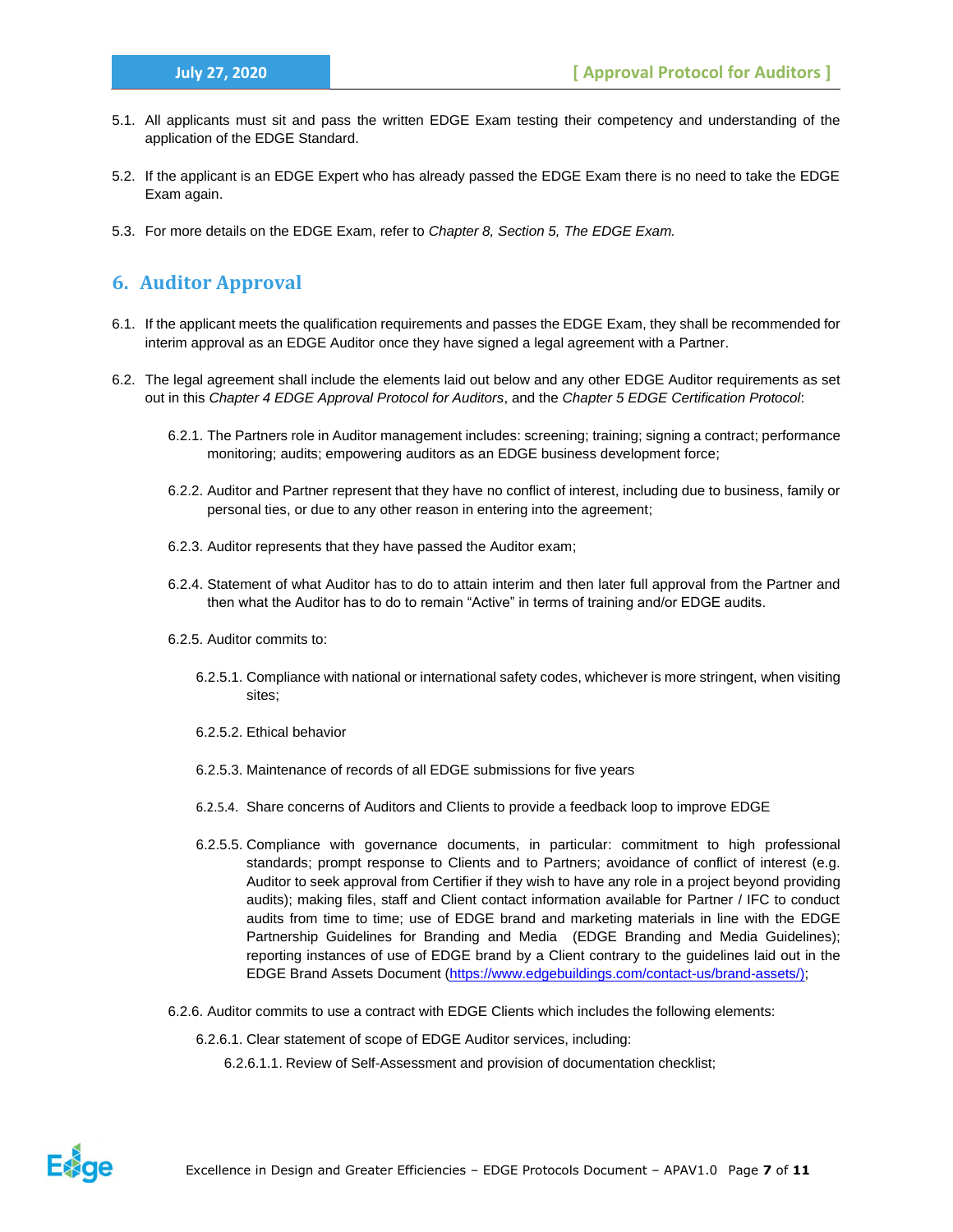- 6.2.6.1.2. Review of documentation from the Client and submission of Recommendation to the EDGE Partner of each Recommendation (i.e. for Preliminary Certificate and EDGE Certification);
- 6.2.6.1.3. Free second review of revised documentation received from the client for the purpose of each Recommendation, if the initial submission was deemed deficient in any way by the Auditor;

6.2.6.1.4. Site visit;

- 6.2.6.2. Clear agreed time line for delivery of services and time frame of responses;
- 6.2.6.3. Cost of EDGE Auditor services and payment schedule;
- 6.2.6.4. Statement that no party has any conflicts of interest / acknowledgement of conflicts of interest and undertaking by the EDGE Auditor to report such to the EDGE Partner upon submission of a Recommendation;
- 6.2.6.5. Commitment by Client and Auditor to abide by local safety codes;
- 6.2.6.6. EDGE Partner and IFC shall be indemnified;
- 6.2.6.7. Limitation of Auditor liability;
- 6.2.6.8. Statement that Client is responsible for the accuracy of all submissions to Auditor made for the purpose of a Recommendation and acknowledgement that any misrepresentation may result in the revocation of a certification;
- 6.2.6.9. Auditor, IFC and Partner accepts no liability regarding the actual performance of the building or quality of the design;
- 6.2.6.10. Client agrees to use EDGE brand only after Preliminary Certificate is issued and will cease using the brand if Preliminary Certificate or EDGE Certification are revoked or expire for any reason;
- 6.2.6.11. Client agrees to keep copies of all documentation related to a Recommendation for at least 5 years;
- 6.2.6.12. Client agrees to share, upon the request of the EDGE Partner or IFC, actual monthly energy and water consumption levels on an annual basis if requested for up to 5 years after Certification. Such information to be used without attribution to analyze the performance of a portfolio of EDGE Certified buildings in order to strengthen the EDGE Certification System over time;
- 6.2.6.13. Client and Auditor agree to make the contract available for review by the EDGE Partner or IFC for the purposes of system audits.
- 6.2.7. Partner obligations: Prompt response to submissions from the Auditor; Alert auditors to changes in EDGE software and protocols; Share concerns of Auditors and Clients with IFC and communicate IFC's response; Limitation of liability.

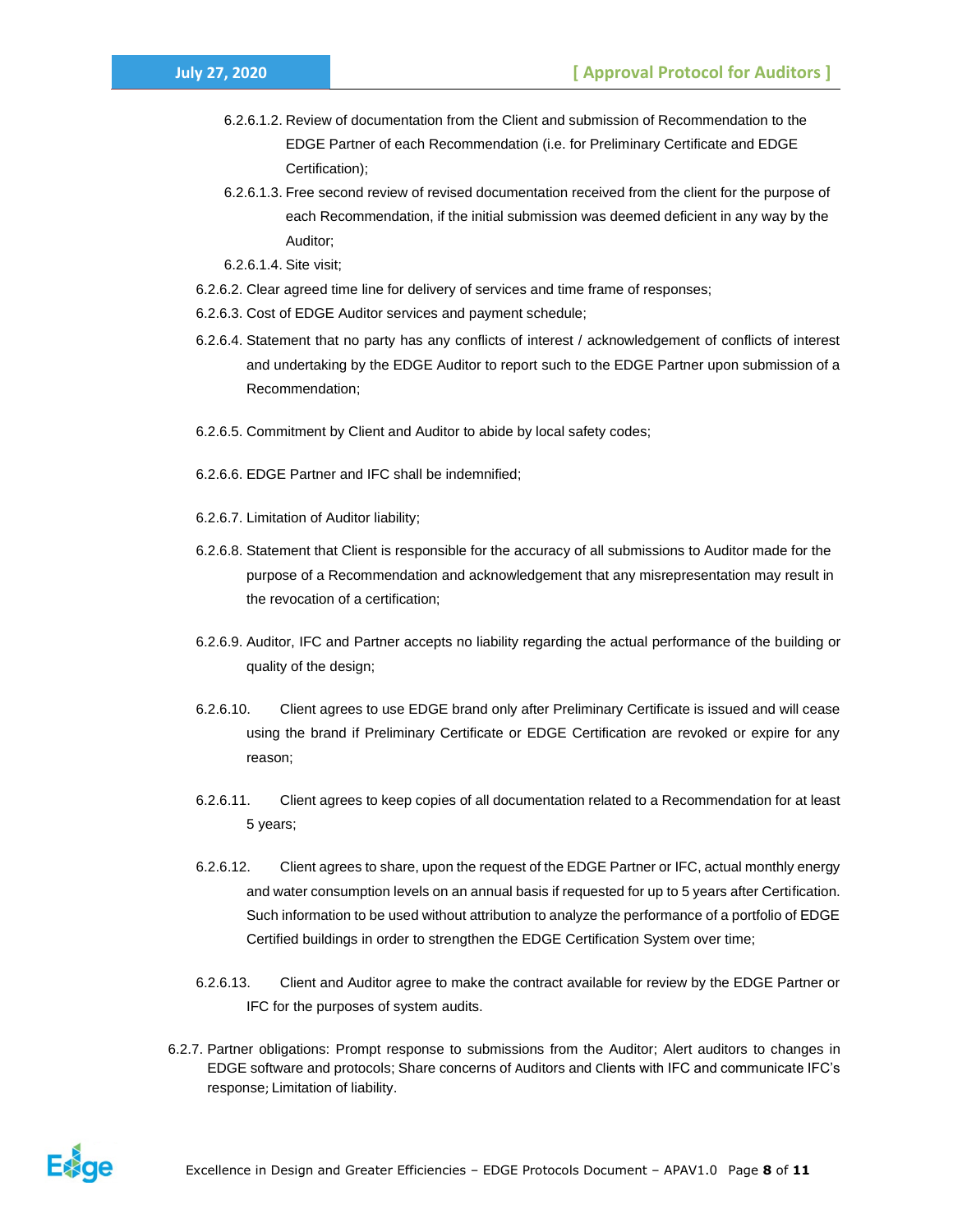- 6.3. On signature of the legal agreement, the relevant Partner shall add details about the approved individual to its database of Auditors and communicate them to the EO&M Team. The Partner is responsible for notifying the EO&M team promptly of any Corrective Action Request issued by a Partner and updating the status of such EDGE Auditors should they cease to be approved Auditors in their database and communicating the change in status to the EO&M Team. The EO&M Team will maintain a database of all active Auditors worldwide which will be publically available on-line.
- 6.4. Where multiple Auditors are employed by a single firm, a legal agreement which covers the activities of all Auditors within that firm may be used by the Local or Global Partners, but the Auditors remain individually liable for their obligations and they must therefore countersign the agreement.
- 6.5. The Partner shall conduct a detailed technical review of the first Recommendation an Interim EDGE Auditor makes after a Design Audit and the first Recommendation after a Site Audit. If this technical review reveals deficiencies, the Partner may revoke the Interim EDGE Auditor's status, or, at the sole discretion of the Partner, may work with the EDGE Auditor to correct the deficiencies and conduct further detailed technical reviews to ensure the quality of the Auditor's work. When a partner is confident of an interim Auditor's work quality the Partner will approve the Auditor fully.
- 6.5.1. Detailed technical review shall include a desk-review of the documentation used to support the Recommendation for EDGE Certification and may include a site visit of the EDGE Certified site to confirm that the EDGE Auditor has correctly understood the process.

# <span id="page-8-0"></span>**7. Maintaining active status as an EDGE Auditor**

- 7.1. In order to maintain approved status EDGE Auditors must either:
	- i) Undertake at least one (1) building project Audit every two (2) years; or
	- ii) Attend refresher training of at least 4 hours every two year; or
	- iii) Retake the Auditor exam after approval from the EDGE Partner; or
	- iv) Undertake other activities approved by the EO&M team and relevant Partner.
- 7.1.1 Failure to remain active shall result in withdrawal of approved EDGE Auditor status and removal from the list of approved EDGE Auditors.

# <span id="page-8-1"></span>**8. EDGE Auditor's Roles and Responsibilities**

- 8.1. EDGE Auditors should review the projects at design and post construction stage and prepare the submission documents for EDGE Partners.
- 8.2. EDGE Auditors should keep the electronic copy of the EDGE submittals at least for 5 years after project approval.
- 8.3. EDGE Auditors can only provide audit services related to applications to be submitted to the Local or Global Partner that approves them. For example, if an Auditor from South Africa moves to India, they should contact the India Local Partner, to do required training and to sign a contract with the India Local Partner before starting audit work in India. An EDGE Auditor will not be recognized as a licensed Auditor in India unless they are under contract with the Local Partner in that geography.
- 8.4. In order to manage conflicts of interest, an EDGE Auditor cannot have any other professional or financial interest in a project. EDGE Auditors shall not therefore provide audit services on the same project where they are providing any other services. The same company may however provide EDGE Audit and EDGE Expert consultancy or other services for the same project as long as (a) the EDGE Auditor and the EDGE Expert and/or other service provider are separate individuals and (b) the company clearly defines the EDGE Auditor scope of work and associated fees separately from any other services offered (including EDGE Expert consultancy) for the

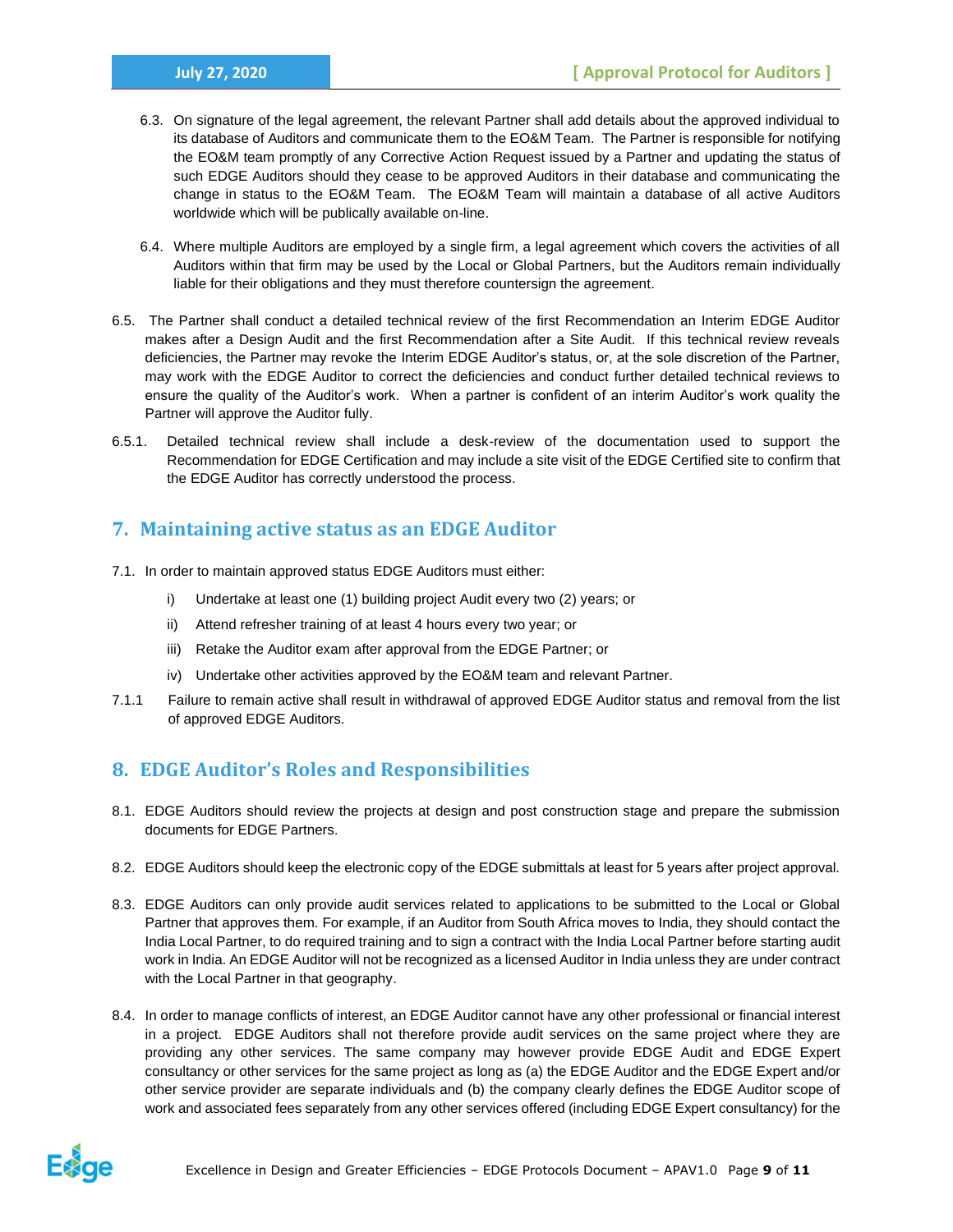project on their proposal and contract. In such cases, the company providing EDGE Audit and other services to the same project must disclose this and any other potential conflicts of interest to the EDGE Certifier prior to registering the project. The assignment of the EDGE Auditor is subject to the approval of the EDGE Certifier.

8.5. Both Auditors and Interim EDGE Auditors may be issued a certificate by their Partner (at the Partner's discretion) and are allowed to use an EDGE Logo and the following text in their email digital signature for as long as they maintain their active status.



EDGE Auditor (Country Name or Global for Global Auditors)

8.6. EDGE Auditors must adhere to the professional ethical requirements of EDGE Partners as well as best practices locally and globally. EDGE Auditors will lose their status in the EDGE certification system in the case of unethical behavior, or failure to abide by these governance protocols in any way.

# **9. Quality control of EDGE Auditors**

- 9.1. The pool of active EDGE Auditors shall be subject to an annual audit by the relevant Partner, based on a review of the work of a sample of active EDGE Auditors.
- 9.1.1. All approved EDGE Auditors that submitted Recommendations for EDGE Certification during the previous period shall be considered active.
- 9.1.2. The selection of which active EDGE Auditors to sample may take into account the experience of the Auditor, the result of their Design Audits and Site Audits, and the number and type of queries related to their audits.
- 9.1.3. At a minimum, the total sample must be equivalent to the square root of  $n + 1$  of the total active EDGE Auditor pool.
- 9.2. The scope of the audit shall initially cover one building project audit per sampled EDGE Auditor.
- 9.2.1. The audit will include a desk-review of the documentation used to support the Recommendation and a site visit of the EDGE Certified building project.
- 9.2.2. If potential Non-conformities are found, the audit may be expanded to include other building project audits, to confirm whether or not it is a systematic failure. Costs of additional site visits may be borne by the EDGE Auditor, to be determined by the relevant Partner.
- 9.2.3. If potential Non-conformities are found in a firm with multiple approved EDGE Auditors, the audit may be expanded to cover other EDGE Auditors and the firm's systems, to confirm whether or not it is a systemic failure. Costs of additional site visits may be borne by the EDGE Auditor's firm, to be determined by the relevant Partner.
- 9.2.4. The EDGE Auditor shall be informed of any Non-conformities and Corrective Action requests.